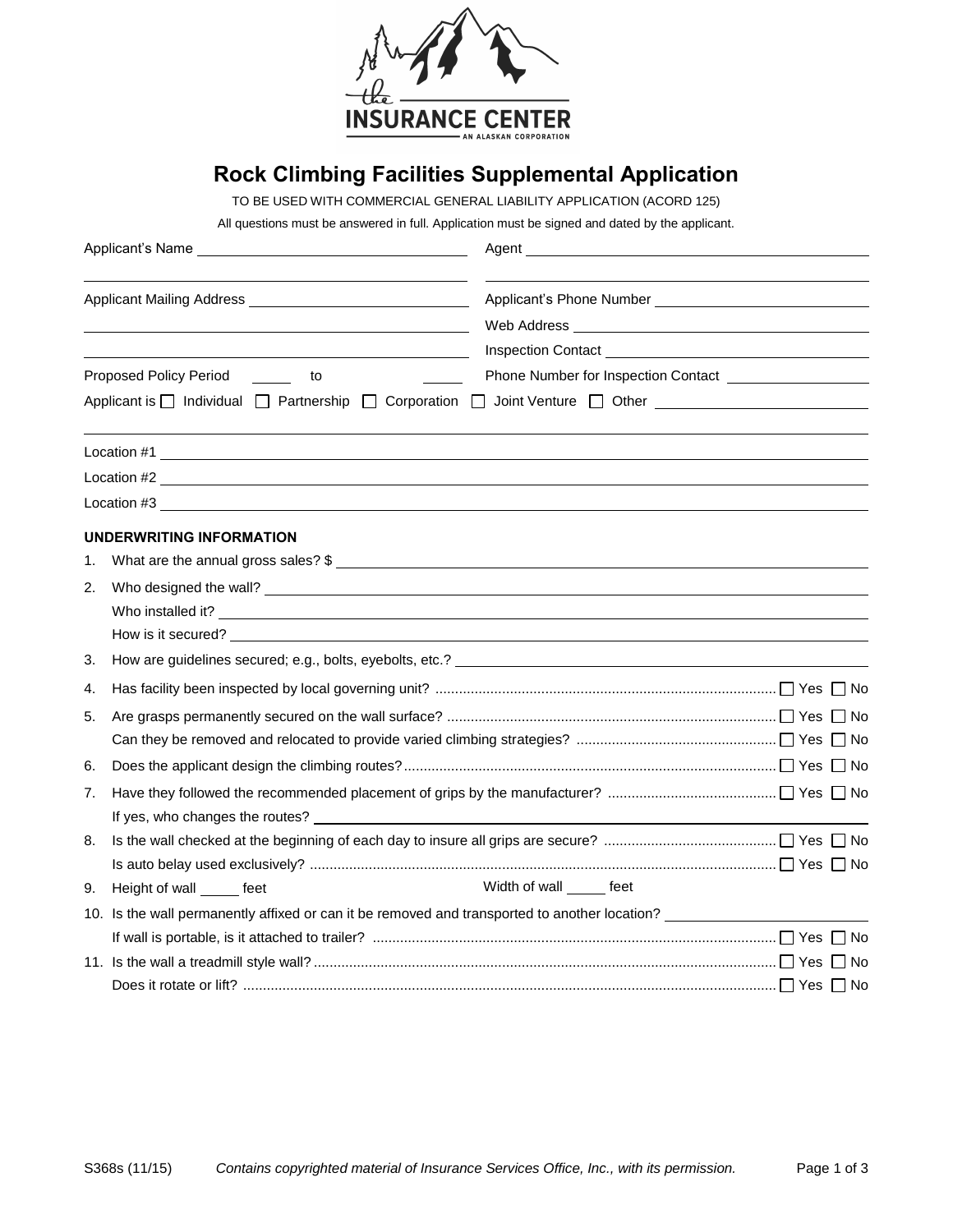## **UNDERWRITING INFORMATION (Continued)**

| 12. What is the maximum number of people permitted on the wall at any one time?                                                                                                                                                       |
|---------------------------------------------------------------------------------------------------------------------------------------------------------------------------------------------------------------------------------------|
|                                                                                                                                                                                                                                       |
|                                                                                                                                                                                                                                       |
|                                                                                                                                                                                                                                       |
|                                                                                                                                                                                                                                       |
|                                                                                                                                                                                                                                       |
|                                                                                                                                                                                                                                       |
|                                                                                                                                                                                                                                       |
| If yes, explain. <u>The same and the same of the same of the same of the same of the same of the same of the same of the same of the same of the same of the same of the same of the same of the same of the same of the same of</u>  |
|                                                                                                                                                                                                                                       |
|                                                                                                                                                                                                                                       |
|                                                                                                                                                                                                                                       |
| If yes, attach a copy for our review.                                                                                                                                                                                                 |
|                                                                                                                                                                                                                                       |
| If yes, under what conditions?<br><u> and</u> the conditions of the conditions of the conditions of the conditions of the conditions of the conditions of the conditions of the conditions of the conditions of the conditions of the |
|                                                                                                                                                                                                                                       |
|                                                                                                                                                                                                                                       |
|                                                                                                                                                                                                                                       |
|                                                                                                                                                                                                                                       |
|                                                                                                                                                                                                                                       |
|                                                                                                                                                                                                                                       |

## **PLEASE READ BELOW AND COMPLETE SIGNATURE BLOCK ON LAST PAGE**

I have reviewed this application for accuracy before signing it. As a condition precedent to coverage, I hereby state that the information contained herein is true, accurate and complete and that no material facts have been omitted, misrepresented or misstated. I know of no other claims or lawsuits against the applicant and I know of no other events, incidents or occurrences which might reasonably lead to a claim or lawsuit against the applicant. I understand that this is an application for insurance only and that completion and submission of this application does not bind coverage with any insurer.

**IMPORTANT NOTICE:** As part of our underwriting procedure, a routine inquiry may be made to obtain applicable information concerning character, general reputation, personal characteristics, and mode of living. Upon written request, additional information as to the nature and scope of the report, if one is made, will be provided.

## **FRAUD STATEMENT FOR THE STATE(S) OF:**

**Alabama, Alaska, Arizona, Arkansas, California, Connecticut, Delaware, District of Columbia, Georgia, Idaho, Illinois, Indiana**, **Iowa, Louisiana**, **Massachusetts**, **Michigan**, **Minnesota, Mississippi**, **Missouri**, **Montana**, **Nebraska**, **Nevada, New Hampshire**, **North Carolina**, **North Dakota**, **Rhode Island, South Carolina**, **South Dakota**, **Texas**, **Utah**, **Vermont**, **West Virginia**, **Wisconsin**, **Wyoming**: Any person who knowingly presents a false or fraudulent claim for payment of a loss or benefit or knowingly presents false information in an application for insurance is guilty of a crime and may be subject to fines and confinement in prison.

**Colorado:** It is unlawful to knowingly provide false, incomplete, or misleading facts or information to an insurance company for the purpose of defrauding or attempting to defraud the company. Penalties may include imprisonment, fines, denial of insurance, and civil damages. Any insurance company or agent of an insurance company who knowingly provides false, incomplete, or misleading facts or information to a policyholder or claimant for the purpose of defrauding or attempting to defraud the policyholder or claimant with regard to a settlement or award payable from insurance proceeds shall be reported to the Colorado Division of Insurance within the Department of Regulatory Agencies.

**Florida:** Any person who knowingly and with intent to injure, defraud or deceive any insurer files a statement of claim or an application containing any false, incomplete, or misleading information is guilty of a felony of the third degree.